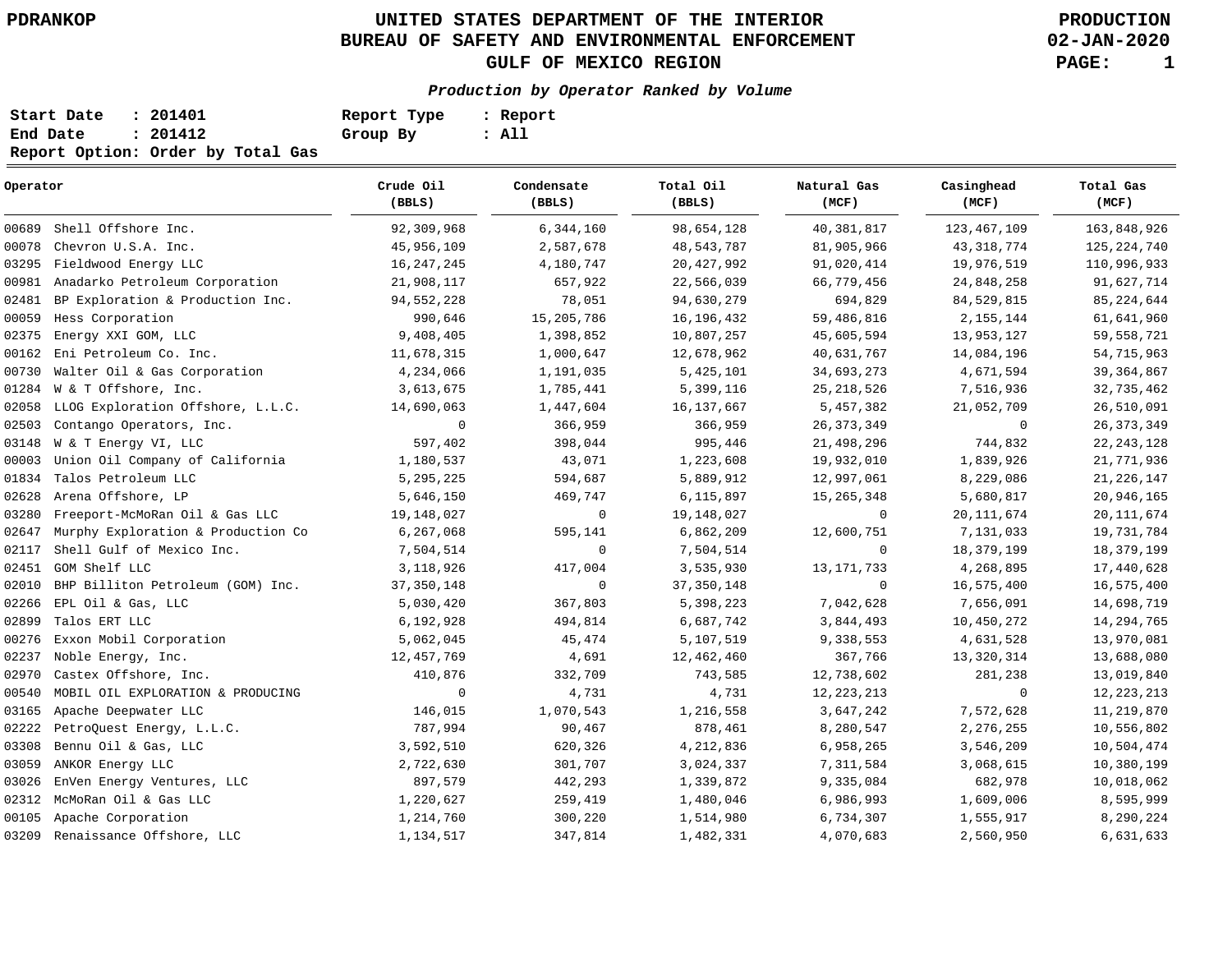# **UNITED STATES DEPARTMENT OF THE INTERIOR PDRANKOP PRODUCTION BUREAU OF SAFETY AND ENVIRONMENTAL ENFORCEMENT GULF OF MEXICO REGION PAGE: 2**

**02-JAN-2020**

**Production by Operator Ranked by Volume**

| Start Date | : 201401                          | Report Type | : Report |
|------------|-----------------------------------|-------------|----------|
| End Date   | : 201412                          | Group By    | : All    |
|            | Report Option: Order by Total Gas |             |          |

| Operator |                                     | Crude Oil<br>(BBLS) | Condensate<br>(BBLS) | Total Oil<br>(BBLS) | Natural Gas<br>(MCF) | Casinghead<br>(MCF) | Total Gas<br>(MCF) |  |
|----------|-------------------------------------|---------------------|----------------------|---------------------|----------------------|---------------------|--------------------|--|
| 03033    | Black Elk Energy Offshore Operatio  | 510,729             | 256,414              | 767,143             | 5,558,124            | 752,878             | 6,311,002          |  |
| 02579    | Tana Exploration Company LLC        | 166,696             | 75,083               | 241,779             | 5,838,838            | 107,691             | 5,946,529          |  |
| 03035    | Fieldwood Energy Offshore LLC       | 620,592             | 229,748              | 850,340             | 4,595,415            | 745,131             | 5,340,546          |  |
| 02806    | Marubeni Oil & Gas (USA) LLC        | 791,342             | 3,384                | 794,726             | 3,618,719            | 1,219,052           | 4,837,771          |  |
| 01207    | Petrobras America Inc.              | 11,415,934          | 756,171              | 12, 172, 105        | 2,524,328            | 1,941,930           | 4,466,258          |  |
| 02815    | Deep Gulf Energy LP                 | 527,096             | $\mathbf 0$          | 527,096             | 3,250,921            | 754,277             | 4,005,198          |  |
| 01978    | Helis Oil & Gas Company, L.L.C.     | $\mathbf 0$         | 365,661              | 365,661             | 3,396,160            | $\mathbf 0$         | 3,396,160          |  |
| 02777    | Peregrine Oil & Gas, LP             | $\mathbf 0$         | 3,719                | 3,719               | 3,102,449            | $\mathbf 0$         | 3,102,449          |  |
| 00724    | Marathon Oil Company                | 2,727,943           | $\circ$              | 2,727,943           | $\mathbf 0$          | 2,973,700           | 2,973,700          |  |
| 00056    | ConocoPhillips Company              | 1,464,333           | 0                    | 1,464,333           | $\mathbf 0$          | 2,730,782           | 2,730,782          |  |
| 02967    | Peregrine Oil & Gas II, LLC         | $\mathbf 0$         | 839                  | 839                 | 2,544,942            | $\mathbf 0$         | 2,544,942          |  |
| 03288    | Cochon Properties, LLC              | 55,630              | 34,659               | 90,289              | 2,459,829            | 48,333              | 2,508,162          |  |
| 02513    | Petro Ventures, Inc.                | 27,986              | 69,508               | 97,494              | 2,004,173            | 215,082             | 2, 219, 255        |  |
| 03247    | Talos Energy Offshore LLC           | 56,628              | 39,610               | 96,238              | 1,829,469            | 65,494              | 1,894,963          |  |
| 02477    | Tarpon Operating & Development, L.  | 380,111             | 42,713               | 422,824             | 1,381,136            | 375,655             | 1,756,791          |  |
| 02740    | Knight Resources, LLC               | $\mathbf 0$         | 7,116                | 7,116               | 1,717,377            | $\mathbf 0$         | 1,717,377          |  |
| 00687    | CNOOC Petroleum U.S.A. Inc.         | 389,751             | 8,337                | 398,088             | 853,056              | 456,848             | 1,309,904          |  |
| 02871    | Rooster Petroleum, LLC              | 118,159             | 231,910              | 350,069             | 1,029,058            | 241,188             | 1,270,246          |  |
| 03217    | Northstar Offshore Group, LLC       | 35,223              | 74,923               | 110,146             | 1,148,684            | 86,062              | 1,234,746          |  |
| 03269    | Talos Oil and Gas LLC               | 719,039             | $\mathbf 0$          | 719,039             | $\mathbf 0$          | 958,104             | 958,104            |  |
| 02714    | Century Exploration New Orleans, L  | 229,072             | 9,798                | 238,870             | 630,376              | 189,402             | 819,778            |  |
| 02957    | MC Offshore Petroleum, LLC          | 435,794             | 50                   | 435,844             | 67,055               | 702,556             | 769,611            |  |
| 02989    | PROBE RESOURCES US LTD.             | $\mathbf 0$         | 2,259                | 2,259               | 664,838              | $\mathbf 0$         | 664,838            |  |
| 02801    | Hoactzin Partners, L.P.             | $\mathbf 0$         | 1,025                | 1,025               | 584,534              | $\mathbf 0$         | 584,534            |  |
| 01586    | Petsec Energy Inc.                  | $\Omega$            | 169                  | 169                 | 537,592              | $\Omega$            | 537,592            |  |
| 02672    | Medco Energi US LLC                 | 223,440             | 0                    | 223,440             | 339,512              | 197,831             | 537,343            |  |
| 01986    | Flextrend Development Company, L.L. | 174,952             | 567                  | 175,519             | 136,811              | 388,690             | 525,501            |  |
| 03093    | Bois d' Arc Exploration LLC         | 108,986             | 0                    | 108,986             | $\mathbf 0$          | 385,806             | 385,806            |  |
| 03147    | EC Offshore Properties, Inc.        | $\mathbf 0$         | 4,220                | 4,220               | 385,123              | $\mathbf 0$         | 385,123            |  |
| 02986    | Breton Energy, LLC                  | $\mathbf 0$         | 191                  | 191                 | 302,321              | $\mathbf 0$         | 302,321            |  |
| 03207    | Hall-Houston Exploration IV, L.P.   | 264,139             | $\mathsf{O}\xspace$  | 264,139             | $\mathbf 0$          | 254,961             | 254,961            |  |
| 02800    | Monforte Exploration L.L.C.         | 51,588              | 29,490               | 81,078              | 198,814              | 43,099              | 241,913            |  |
| 02807    | Marlin Coastal, L.L.C.              | 30,201              | 59,256               | 89,457              | 188,069              | 52,694              | 240,763            |  |
| 02738    | Anglo-Suisse Offshore Partners, LL  | 142,908             | 1,157                | 144,065             | 1,976                | 195,331             | 197,307            |  |
| 02795    | GoMex Energy Offshore, Ltd.         | 552,926             | 122                  | 553,048             | 25,323               | 130,554             | 155,877            |  |